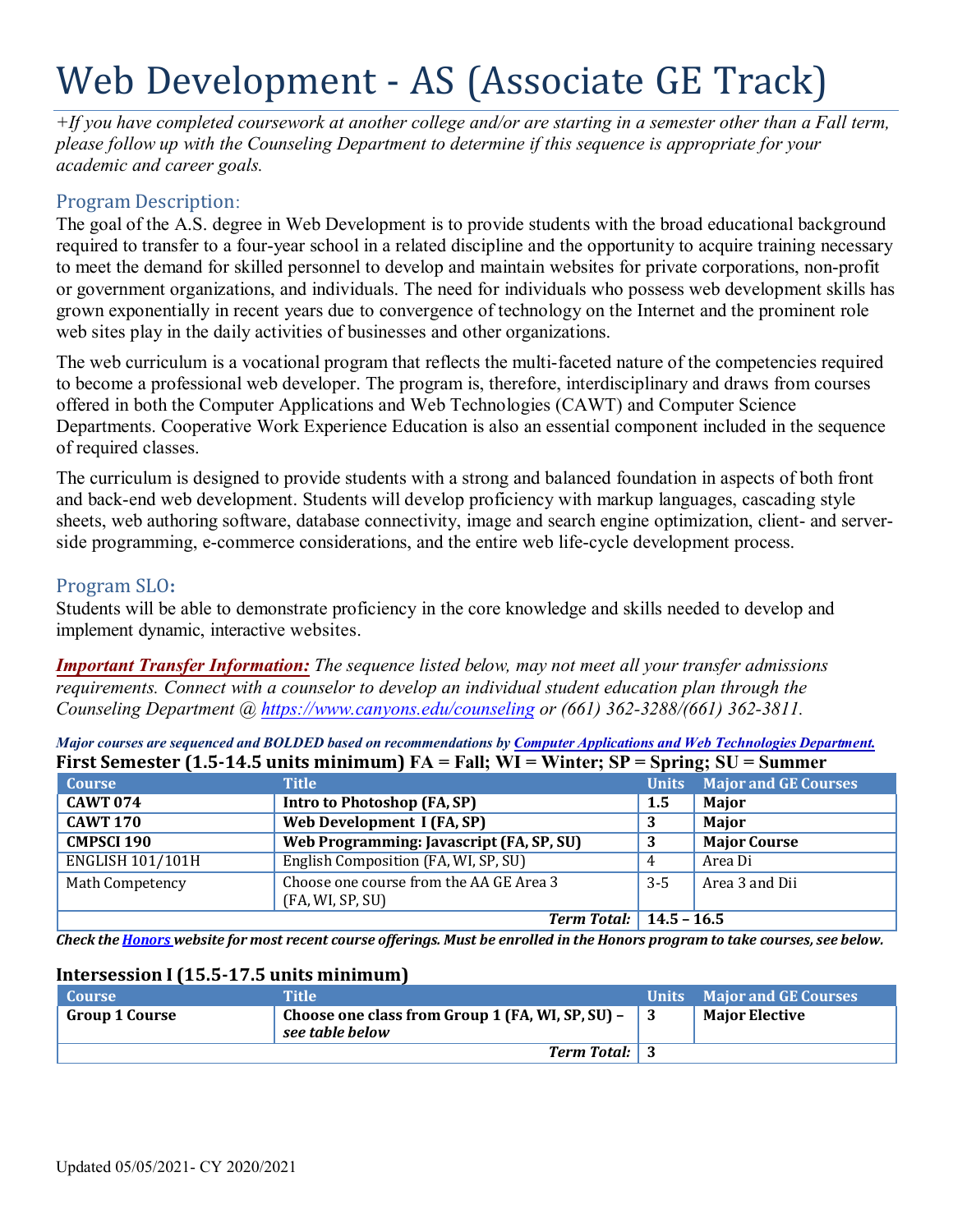## **Second Semester (18.5-32.5 units minimum)**

| <b>Course</b>          | <b>Title</b>                                                 | <b>Units</b> | <b>Major and GE Courses</b> |
|------------------------|--------------------------------------------------------------|--------------|-----------------------------|
| <b>CAWT 160</b>        | <b>Microsoft Access I (WI,SP)</b>                            | 3            | <b>Major Course</b>         |
| <b>CAWT 171</b>        | <b>Web Development II (SP)</b>                               |              | <b>Major Course</b>         |
| <b>COMPSCI 192</b>     | <b>PHP Programming (FA, SP)</b>                              |              | <b>Major Course</b>         |
| *Social Science Course | Choose one course from the AA GE Area B (FA, WI,<br>SP, SU)  | 3            | Area B and Diversity        |
| Natural Science        | Choose once course from the AA GE Area A (FA, WI,<br>SP, SU) |              | Area A                      |
|                        | Term Total: 15                                               |              |                             |

 **[Checklist. C](https://www.canyons.edu/studentservices/counseling/degrees/generaled.php)ourses with an (\*) will also meet the GE Diversity Requirement. Refer to the Associate Degree Checklist for details. \*Consider taking a social science general education course GE Area B with an (\*) indication on th[e Associate Degree Requirements](https://www.canyons.edu/studentservices/counseling/degrees/generaled.php)** 

#### **Intersession II (33.5-35.5 units minimum)**

| Course              | Title                           |                      | Units Major and GE Courses |
|---------------------|---------------------------------|----------------------|----------------------------|
| $^{\circ}$ CAWT 174 | Web Prototyping and Images (SU) |                      | <b>Maior Course</b>        |
|                     |                                 | <b>Term Total:</b> 3 |                            |

### **Third Semester (36.5-49 units minimum)**

| <b>Course</b>                                    | <b>Title</b>                                                                                                                      | <b>Units</b> | <b>Major and GE Courses</b> |
|--------------------------------------------------|-----------------------------------------------------------------------------------------------------------------------------------|--------------|-----------------------------|
| <b>CAWT 173</b>                                  | Web Development: Dreamweaver (FA)                                                                                                 | 3            | <b>Major Course</b>         |
| <b>CAWT 076</b>                                  | Intro to WordPress (FA, SP)                                                                                                       | 1.5          | <b>Major Course</b>         |
| <b>Group 1 Course</b>                            | Choose one class from Group 1 (FA, WI, SP, SU) -<br>see table below                                                               | 3            | <b>Major Elective</b>       |
| American Institutions -<br>Choose Option I or II | Complete first course in chosen option - (note: must<br>take both classes within one option) (FA, WI, SP, SU)-<br>see table below | 3            | American Institutions       |
| Arts Course                                      | Choose one course from the AA GE Area C (FA, WI,<br>SP, SU)                                                                       | 3            | Area C                      |
|                                                  | <b>Term Total:</b>                                                                                                                | 13.5         |                             |

## **Fourth Semester (50-61 units minimum)**

| <b>Course</b>                                                                                                             | <b>Title</b>                                                                                                                                                                | <b>Units</b> | <b>Major and GE Courses</b> |
|---------------------------------------------------------------------------------------------------------------------------|-----------------------------------------------------------------------------------------------------------------------------------------------------------------------------|--------------|-----------------------------|
| <b>Group 1 Course</b>                                                                                                     | Choose one class from Group 1 (FA, WI, SP, SU) -<br>see table below                                                                                                         | 3            | <b>Major Elective</b>       |
| <b>Group 1 Course</b><br><b>Department Recommends</b><br><b>Internship Experience:</b><br>*CWE 186CAWT or<br>*CWE 188CAWT | Choose one class from Group 1 (FA, WI, SP, SU) -<br>see table below- Department HIGHLY<br><b>Recommends Cooperative Work Experience</b><br><b>Education (FA WI, SP, SU)</b> | $1 - 4$      | <b>Major Elective</b>       |
| American Institutions                                                                                                     | Complete second course in chosen option – (note:<br>must take both classes within one option) - see table<br>below                                                          | 3            | American Institutions       |
| PE/Wellness                                                                                                               | Take two PE or Dance activity courses (excluding<br>DANCE 100) or Health Science 100, 149, 150, or 243<br>(FA, WI, SP, SU)                                                  | $2 - 3$      | Area F                      |
| Diversity - if not yet taken                                                                                              | Choose any course from the AA GE Area 4 Diversity<br>(FA, WI, SP, SU)                                                                                                       | 3            | Diversity Area 4            |
|                                                                                                                           | <b>Term Total:</b>                                                                                                                                                          | $12 - 15$    |                             |

**\*Visit th[e Internship Website t](https://www.canyons.edu/studentservices/internships/index.php)o learn more about internship opportunities and to register with JobSpeaker, the job and internship database.** 

**Total Units: 61+**